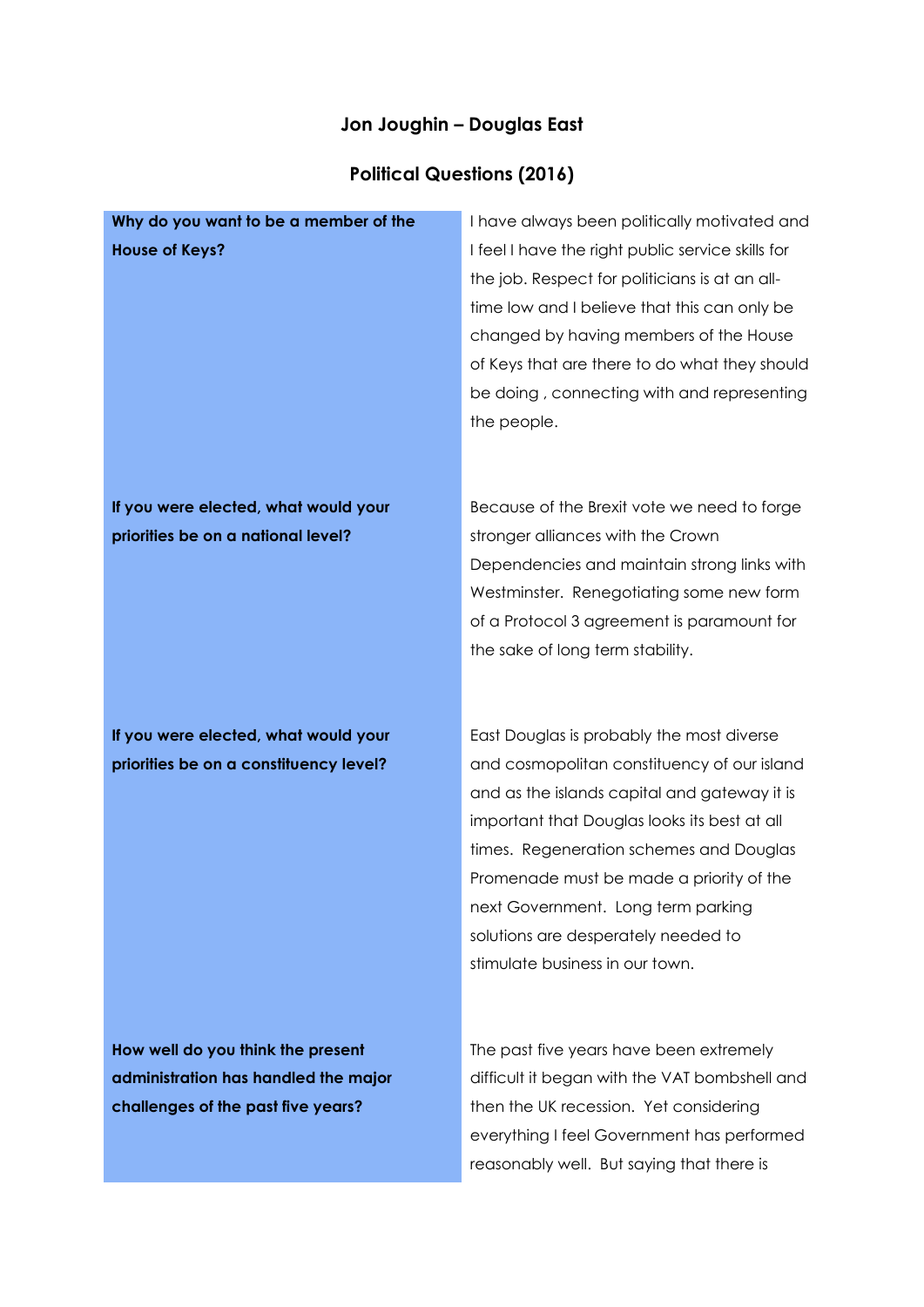always room for improvement.

**What are the main political and social issues facing the Isle of Man in the next five years?**

Political reform and protecting our vulnerable particularly our young and elderly. More protection for those on low incomes and more recognition of that within the tax and benefit system.

We need to push for Government reform for

**How would you deal with the challenges referred to in the previous answer?** 

example more electoral accountability, a smaller smarter Government and the end of silo governing mentality. Our main social issues should be providing better care for our ageing population, providing quality sheltered, residential and nursing homes. We should work closer with the third sector for example the live at home scheme helping the elderly stay in their own homes for as long as it is possible. We need to invest in our young people helping them obtain further education for the ever more demanding jobs market, encourage home ownership with more first time buyer options and the building of more social housing.

**How would you deal with the issue of public sector pension reform and the public sector pension deficit?**

I supported the new Public Sector Pension Reform. This is not a final solution but it is a step in the right direction. Government are now facing up to their financial liabilities. The Government have worked very hard with all parties and the unions. To get them all in agreement is a major achievement in its self. This agreement will be revisited by both sides periodically to allow any adjustments in the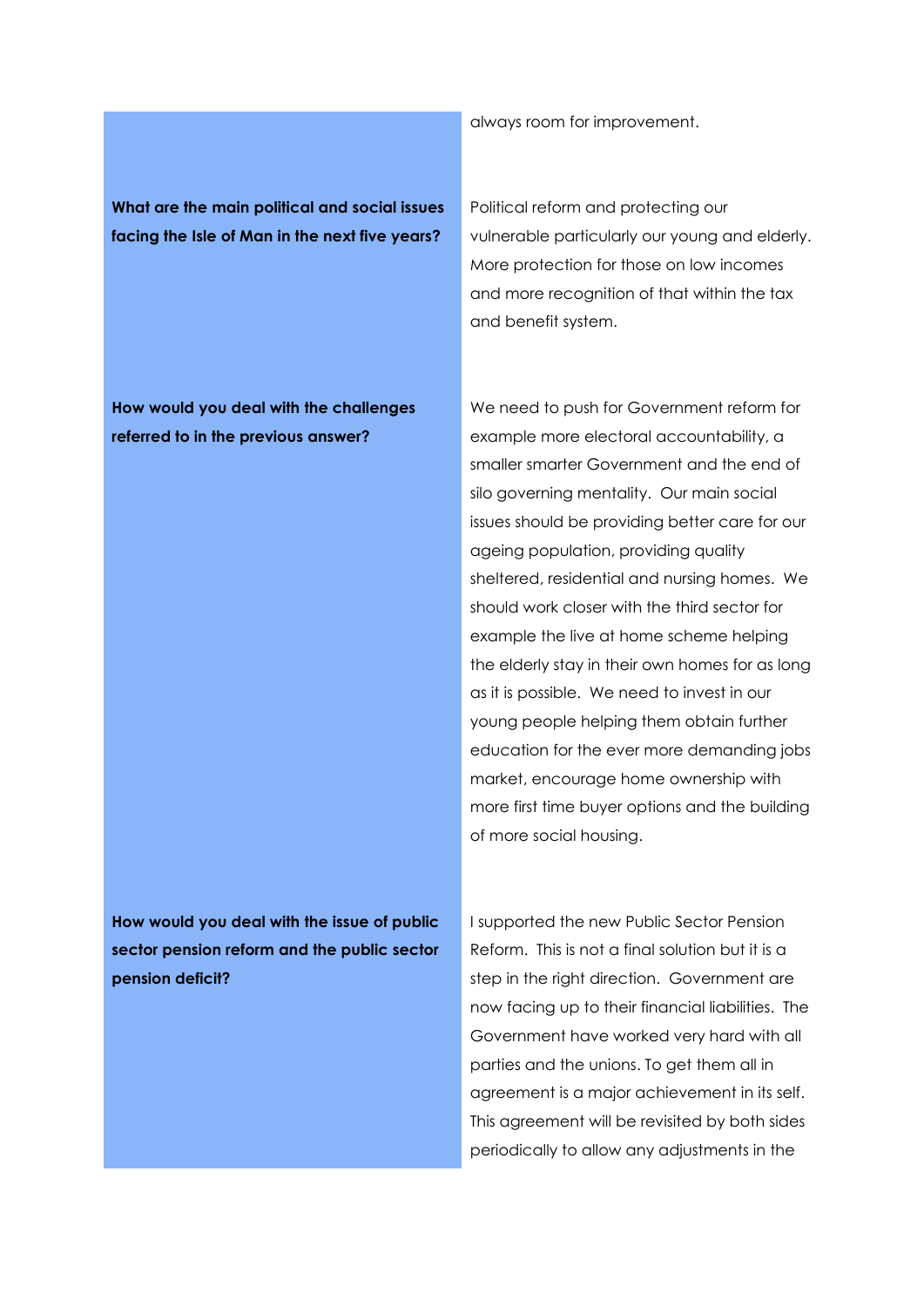future.

**What has changed in the past five years for Isle of Man residents for the better? (Please give examples)**

The rebalancing of the books has begun and the revenue budget is now balanced, although there is still more to be done. We still have economic growth and have had for the longest continuous period of a modern western economy. The public pensions issue is finally being recognised. We have maintained low unemployment and continue to have the lowest crime rate in the UK.

**What has changed in the past five years for Isle of Man residents for the worse? (Please give examples)**

Too much indecision has led to decisions being put off until the next House. Our people are feeling costs going up quicker than wages. Government bureaucracy has not been trimmed as much as it could be. Reserve spending is still continuing.

**Is the Isle of Man too reliant on any one sector of its economy?** 

In the past the Government focused on the finance sector only and turned its back on the old industries. Thankfully now we do have a more diverse economy such as Egaming, Shipping and Aircraft registration companies and a strong Insurance sector.

encourage the development of the P50 gas

| If you feel it is, how would you further diversify | I would like to support the export of our local   |
|----------------------------------------------------|---------------------------------------------------|
| the Manx economy?                                  | homemade and grown produce and                    |
|                                                    | increase the sale of such in all our local retail |
|                                                    | outlets. We should encourage new                  |
|                                                    | manufacturing and tourism. Also I would           |
|                                                    |                                                   |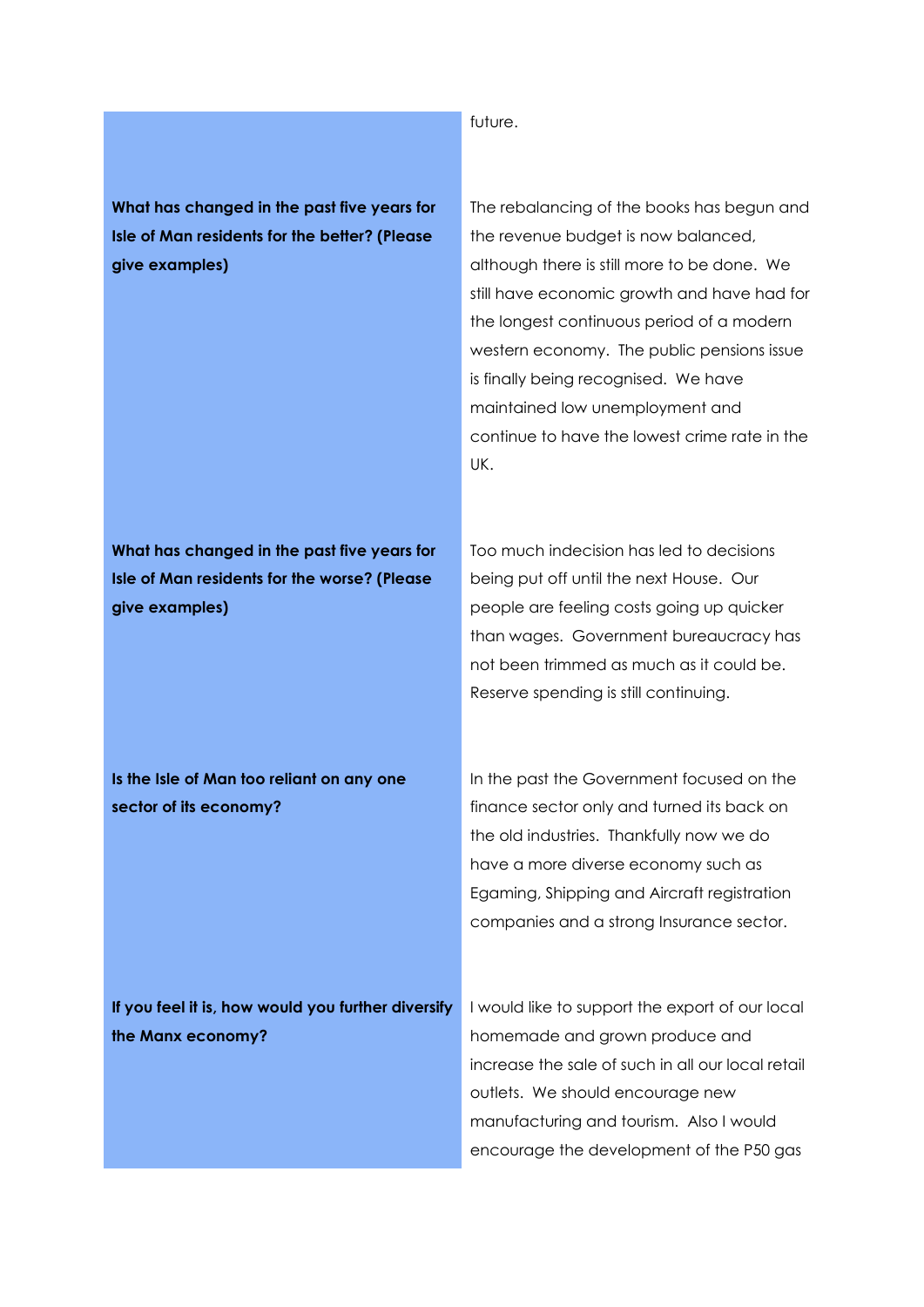field in Ramsey bay.

| Are you in favour of increased                                                                         | I do not want independence for                                                                                                                                                                                                                                                                                 |
|--------------------------------------------------------------------------------------------------------|----------------------------------------------------------------------------------------------------------------------------------------------------------------------------------------------------------------------------------------------------------------------------------------------------------------|
| independence from the United Kingdom?                                                                  | independence sake. I would welcome a<br>debate in which all aspects are discussed<br>and the possible implications independence<br>would bring. We do not want to duplicate<br>what has happened in the UK and not have<br>a plan B.                                                                           |
| If you are, in which areas?                                                                            | I would welcome more autonomy for the Isle<br>of Man but not at the detriment of the<br>island's residents.                                                                                                                                                                                                    |
| Are you in favour of parliamentary reform in<br>the Isle of Man?                                       | Yes                                                                                                                                                                                                                                                                                                            |
| If you are, which aspects of the<br>parliamentary system would you change?                             | An elected upper house by the people. Less<br>ministerial departments.                                                                                                                                                                                                                                         |
| Who should have the responsibility of<br>electing the Chief Minister?                                  | The Keys members only.                                                                                                                                                                                                                                                                                         |
| Are you in favour of the nationalisation of air<br>and/or sea services to and from the Isle of<br>Man? | I support open sky's policy and a free<br>market. It has been proven in the past there<br>is only ever enough work for one operator to<br>provide sea services to the Isle of Man and as<br>there is still 10 years left on the user<br>agreement it is not financially viable to<br>nationalise at this time. |